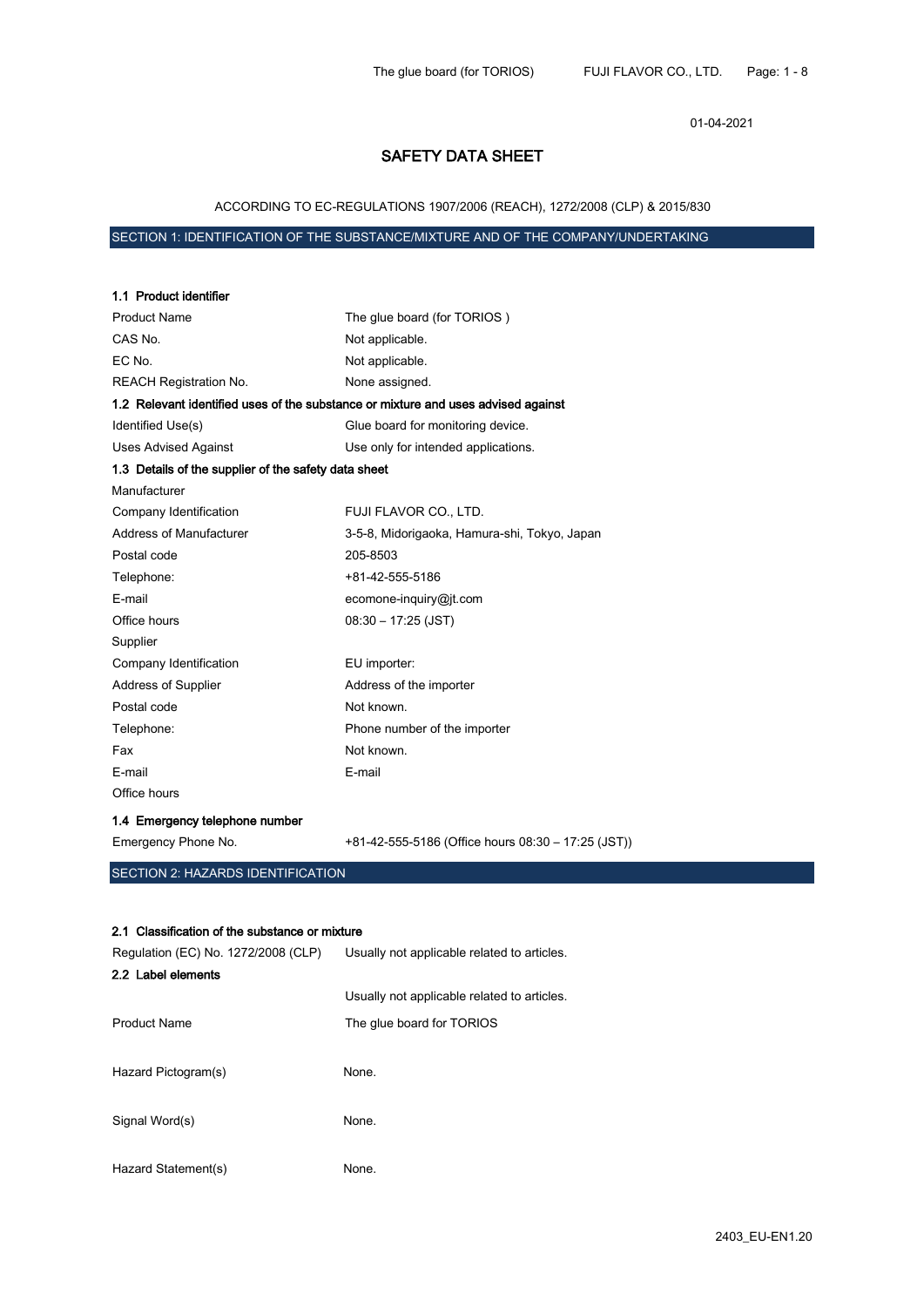| Precautionary Statement(s) | None.                                           |
|----------------------------|-------------------------------------------------|
| 2.3 Other hazards          |                                                 |
|                            | A PBT/vPvB assessment has not been carried out. |
|                            | Endocrine disrupting properties : Not known.    |
| 2.4 Additional Information |                                                 |

None.

# SECTION 3: COMPOSITION/INFORMATION ON INGREDIENTS

### 3.1 Substances

Not applicable.

## 3.2 Mixtures

This product is an article.

| <b>HAZARDOUS</b>                     | CAS No.      | EC No. / REACH   |           | %W/W   Hazard Statement(s) | Hazard       |
|--------------------------------------|--------------|------------------|-----------|----------------------------|--------------|
| INGREDIENT(S)                        |              | Registration No. |           |                            | Pictogram(s) |
| Board                                | Confidential | Confidential     | $50 - 60$ | Not classified.            | None         |
| Glue                                 | Confidential | Confidential     | 25-35     | Not classified.            | None         |
| Release paper                        | Confidential | Confidential     | $15 - 25$ | Not classified.            | None         |
| <b>SECTION 4: FIRST AID MEASURES</b> |              |                  |           |                            |              |

## 4.1 Description of first aid measures

| Inhalation                                                                     | Get medical advice/attention if you feel unwell.                                         |
|--------------------------------------------------------------------------------|------------------------------------------------------------------------------------------|
| <b>Skin Contact</b>                                                            | Gently wash with plenty of soap and water. If skin irritation or rash occurs: Get        |
|                                                                                | medical advice/attention.                                                                |
| Eye Contact                                                                    | IF IN EYES: Rinse cautiously with water for several minutes. If eye irritation persists: |
|                                                                                | Get medical advice/attention.                                                            |
| Ingestion                                                                      | Wash out mouth with water. Try to induce vomiting. Get medical advice/attention if       |
|                                                                                | you feel unwell.                                                                         |
| Advice for first aider                                                         | Ensure first aiders are trained for rescue. Wear appropriate personal protective         |
|                                                                                | equipment, avoid direct contact.                                                         |
| 4.2 Most important symptoms and effects, both acute and delayed                |                                                                                          |
|                                                                                | No information available.                                                                |
| 4.3 Indication of any immediate medical attention and special treatment needed |                                                                                          |

Treat symptomatically.

## SECTION 5: FIREFIGHTING MEASURES

## 5.1 Extinguishing media

Suitable Extinguishing media **Extinguish with waterspray, dry chemical or alcohol foam.** Carbon dioxide Unsuitable extinguishing media No information available.

## 5.2 Special hazards arising from the substance or mixture

Fire /Explosion risk. : Low hazard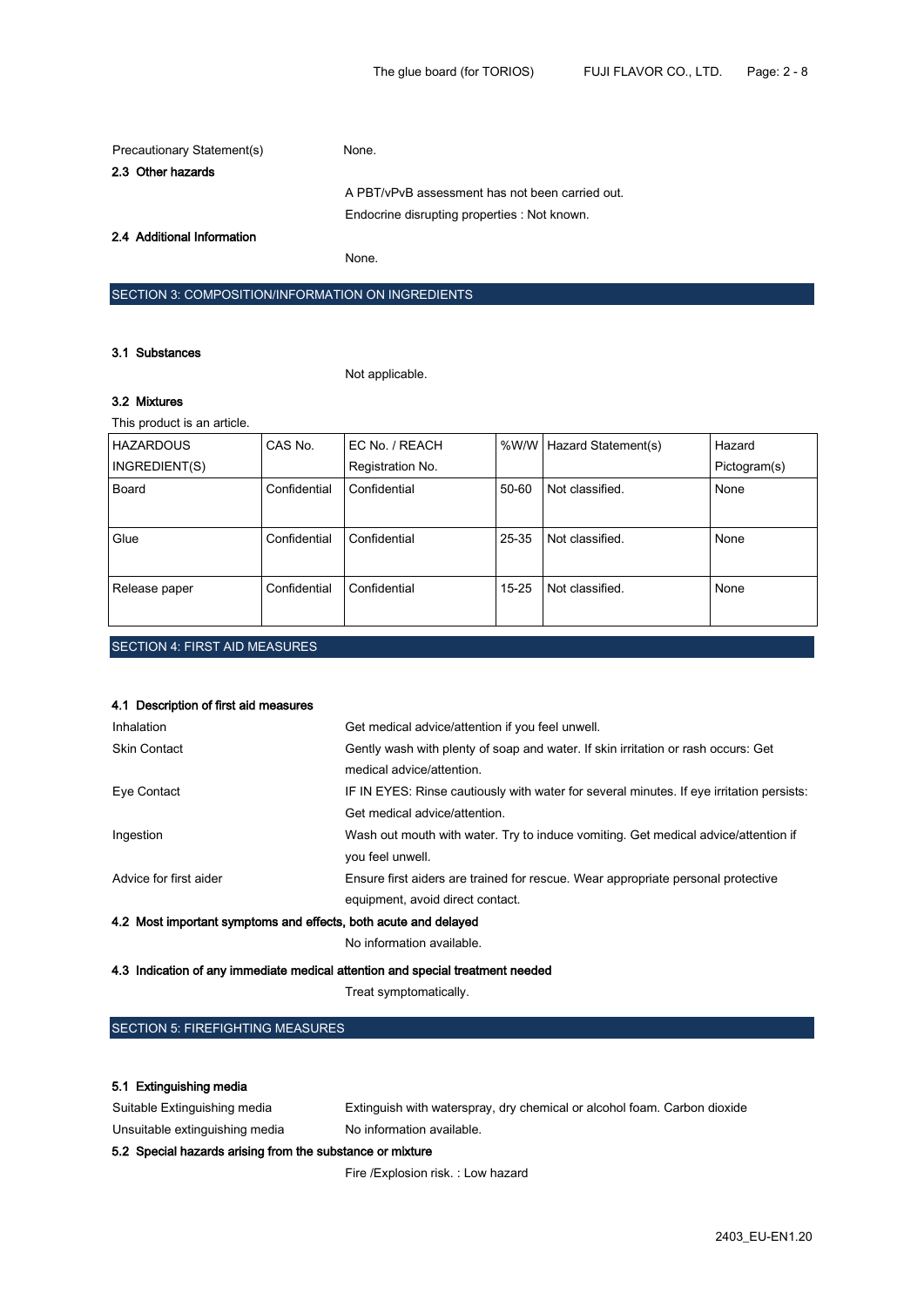Combustible. Decomposition products may include toxic gas.

## 5.3 Advice for firefighters

Shut off source of leak if safe to do so. Treat using the best available techniques before discharge into drains or the aquatic environment. Use appropriate containment to avoid environmental contamination. Keep upwind. Fire fighters should wear complete protective clothing including self-contained breathing apparatus. Wear appropriate personal protective equipment, avoid direct contact.

#### SECTION 6: ACCIDENTAL RELEASE MEASURES

| 6.1 Personal precautions, protective equipment and emergency procedures |                                                                                       |
|-------------------------------------------------------------------------|---------------------------------------------------------------------------------------|
|                                                                         | Wear suitable respiratory protective equipment if exposure to high levels of material |
|                                                                         | are likely.                                                                           |
| 6.2 Environmental precautions                                           |                                                                                       |
|                                                                         | Avoid release to the environment. Do not allow to enter drains, sewers or             |
|                                                                         | watercourses.                                                                         |
| 6.3 Methods and material for containment and cleaning up                |                                                                                       |
|                                                                         | Collect spillage. Collect as much as possible in clean container for reuse or         |
|                                                                         | disposal. Avoid contact with heat and ignition sources.                               |
| 6.4 Reference to other sections                                         |                                                                                       |
|                                                                         | See Also Section 8, 13.                                                               |

## SECTION 7: HANDLING AND STORAGE

| 7.1 Precautions for safe handling                                |                                                                                     |
|------------------------------------------------------------------|-------------------------------------------------------------------------------------|
|                                                                  | Do not handle until all safety precautions have been read and understood. Avoid     |
|                                                                  | contact with heat and ignition sources and oxidizers. Avoid long term and repeated  |
|                                                                  | skin contact. Do not peel off the release paper until just before use. Do not touch |
|                                                                  | the glue side. Do not taste or swallow.                                             |
|                                                                  | Wash hands and exposed skin thoroughly after handling. When using do not eat,       |
|                                                                  | drink or smoke.                                                                     |
| 7.2 Conditions for safe storage, including any incompatibilities |                                                                                     |
| Storage measures                                                 | Keep away from heat, hot surfaces, sparks, open flames and other ignition sources.  |
|                                                                  | No smoking. Protect from light. Keep away from heat, sources of ignition and direct |
|                                                                  | sunlight. Keep out of the reach of children.                                        |
|                                                                  | Suitable containers: No information available.                                      |
|                                                                  | Unsuitable containers: No information available.                                    |
| Storage temperature                                              | Ambient.                                                                            |
| Storage life                                                     | See packaging box.                                                                  |
| Incompatible materials                                           | Strong oxidising agents.                                                            |
| 7.3 Specific end use(s)                                          |                                                                                     |

Glue board for monitoring device.

## SECTION 8: EXPOSURE CONTROLS/PERSONAL PROTECTION

#### 8.1 Control parameters

8.1.1 Occupational Exposure Limits No Occupational Exposure Limit assigned.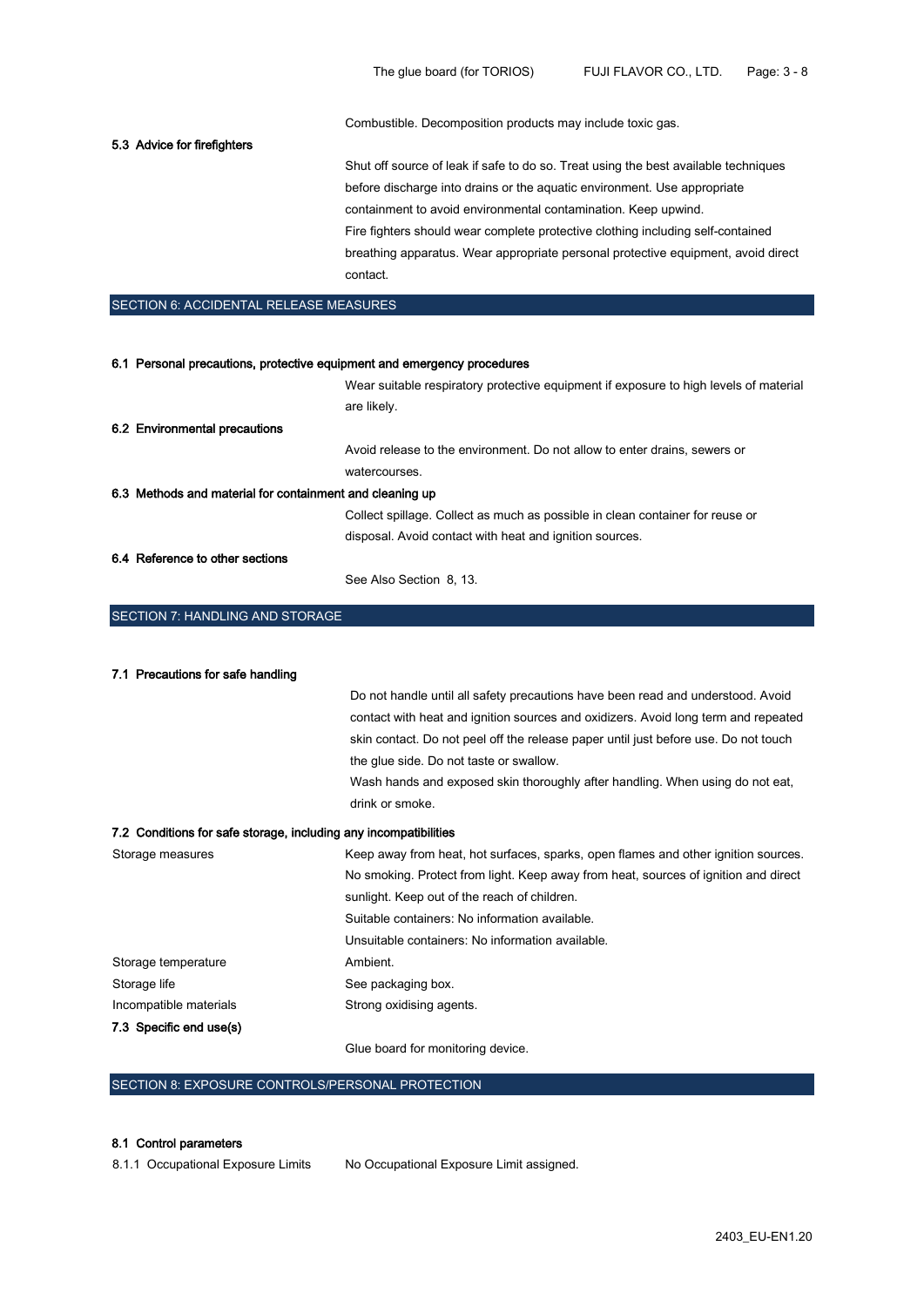# 8.2 Exposure controls

| 8.2 Exposure controls |                                         |                                                                                                                                                                                                                  |
|-----------------------|-----------------------------------------|------------------------------------------------------------------------------------------------------------------------------------------------------------------------------------------------------------------|
|                       | 8.2.1. Appropriate engineering controls | Ensure adequate ventilation.                                                                                                                                                                                     |
|                       | 8.2.2. Personal protection equipment    |                                                                                                                                                                                                                  |
|                       | Eye Protection                          | Not normally required.                                                                                                                                                                                           |
|                       | Skin protection                         | Not normally required.<br>Protective gloves complying with an approved standard should be worn if a risk<br>assessment indicates skin contact is possible.                                                       |
|                       | Respiratory protection                  | Normally no personal respiratory protection is necessary. Respiratory protection<br>complying with an approved standard should be worn if a risk assessment indicates<br>inhalation of contaminants is possible. |
|                       | Thermal hazards                         | A self contained breathing apparatus and suitable protective clothing should be worn<br>in fire conditions.                                                                                                      |

8.2.3. Environmental Exposure Controls Do not release large quantities into the surface water or into drains.

# SECTION 9: PHYSICAL AND CHEMICAL PROPERTIES

# 9.1 Information on basic physical and chemical properties

| Appearance                              | Solid.                         |
|-----------------------------------------|--------------------------------|
|                                         | Colour: White.                 |
| Odour                                   | Slight.                        |
| Odour threshold                         | Not known.                     |
| рH                                      | Not applicable.                |
| Melting point/freezing point            | Not known.                     |
| Initial boiling point and boiling range | Not applicable.                |
| <b>Flash Point</b>                      | Not applicable.                |
| Flammability (solid, gas)               | Flammable.                     |
| Upper/lower flammability or explosive   | Not applicable.                |
| limits                                  |                                |
| Vapour pressure                         | Not applicable.                |
| Vapour density                          | Not applicable.                |
| Density (g/ml)                          | Not known.                     |
| Relative density                        | Not known.                     |
| Solubility(ies)                         | Solubility (Water): Not known. |
|                                         | Solubility (Other): Not known. |
| Partition coefficient: n-octanol/water  | Not known.                     |
| Auto-ignition temperature               | Not known.                     |
| Decomposition Temperature (°C)          | Not known.                     |
| Viscosity                               | Not applicable.                |
| Particle characteristics                | Not applicable.                |
| <b>Explosive properties</b>             | Not known.                     |
| Oxidising properties                    | Not known.                     |
| 9.2 Other information                   |                                |

None.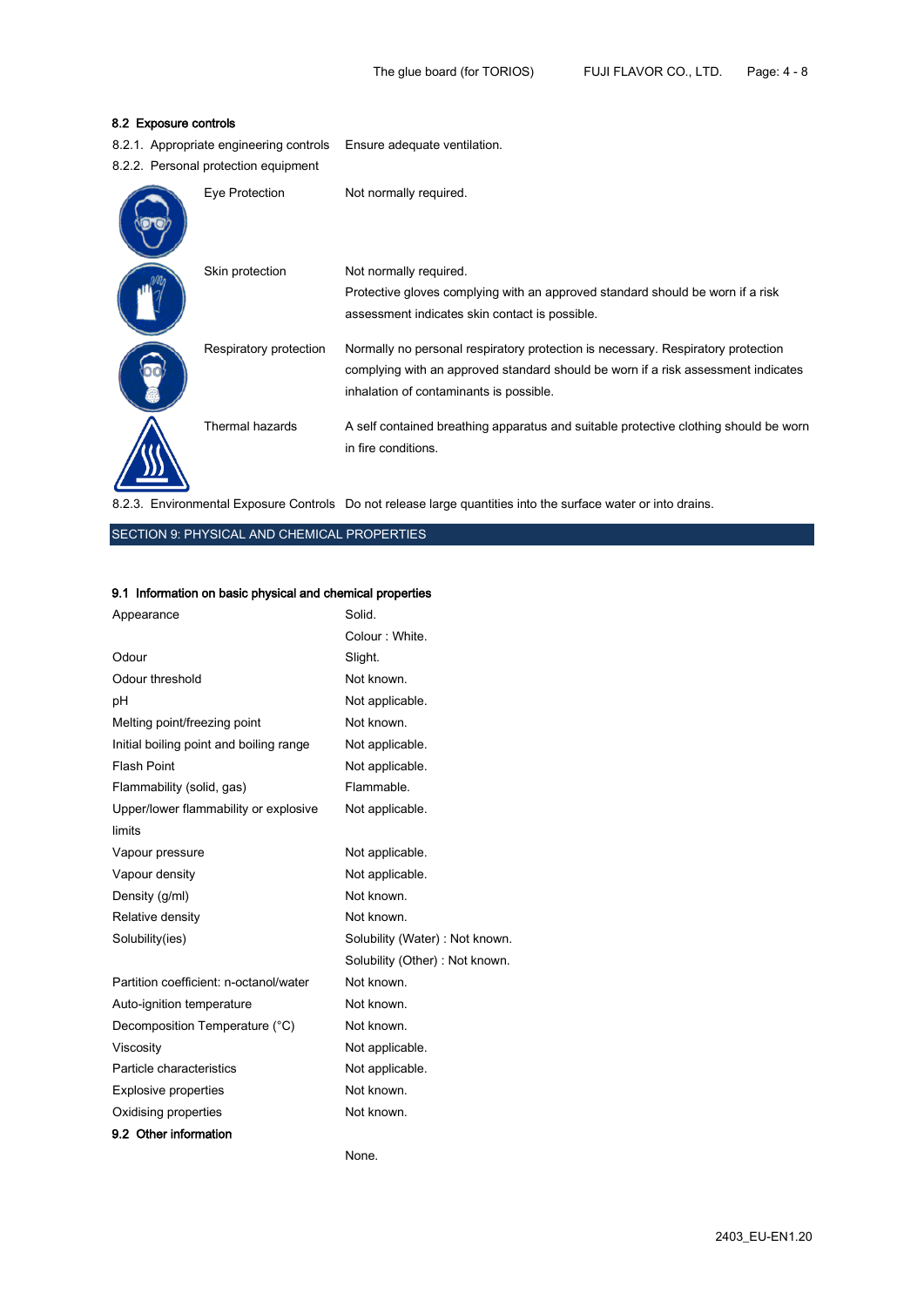# SECTION 10: STABILITY AND REACTIVITY

10.1 Reactivity

|                                         | Stable under normal conditions. Stable under the prescribed storage conditions.    |
|-----------------------------------------|------------------------------------------------------------------------------------|
| 10.2 Chemical Stability                 |                                                                                    |
|                                         | Stable under normal conditions. Stable under the prescribed storage conditions.    |
| 10.3 Possibility of hazardous reactions |                                                                                    |
|                                         | No hazardous reactions known if used for its intended purpose.                     |
| 10.4 Conditions to avoid                |                                                                                    |
|                                         | Keep away from heat, hot surfaces, sparks, open flames and other ignition sources. |
|                                         | No smoking. Avoid contact with moisture.                                           |
| 10.5 Incompatible materials             |                                                                                    |
|                                         | Strong oxidising agents.                                                           |
| 10.6 Hazardous decomposition products   |                                                                                    |

Combustion products: Carbon monoxide, Carbon dioxide, Nitrogen oxides

# SECTION 11: TOXICOLOGICAL INFORMATION

#### 11.1 Information on toxicological effects

| Acute toxicity - Ingestion     | No information available. |
|--------------------------------|---------------------------|
| Acute toxicity - Skin Contact  | No information available. |
| Acute toxicity - Inhalation    | No information available. |
| Skin corrosion/irritation      | No information available. |
| Serious eye damage/irritation  | No information available. |
| Skin sensitization data        | No information available. |
| Respiratory sensitization data | No information available. |
| Germ cell mutagenicity         | No information available. |
| Carcinogenicity                | No information available. |
| Reproductive toxicity          | No information available. |
| Lactation                      | No information available. |
| STOT - single exposure         | No information available. |
| STOT - repeated exposure       | No information available. |
| Aspiration hazard              | No information available. |
| 11.2 Other information         |                           |
|                                |                           |

Route(s) of entry : Skin Contact Effects and Symptoms : No information available.

# SECTION 12: ECOLOGICAL INFORMATION

#### 12.1 Toxicity

| 12.2 Persistence and degradability        |                           |
|-------------------------------------------|---------------------------|
| <b>Toxicity - Terrestrial Compartment</b> | No information available. |
| Toxicity - Sediment Compartment           | No information available. |
| Toxicity - Algae                          | No information available. |
| Toxicity - Fish                           | No information available. |
| Toxicity - Aquatic invertebrates          | No information available. |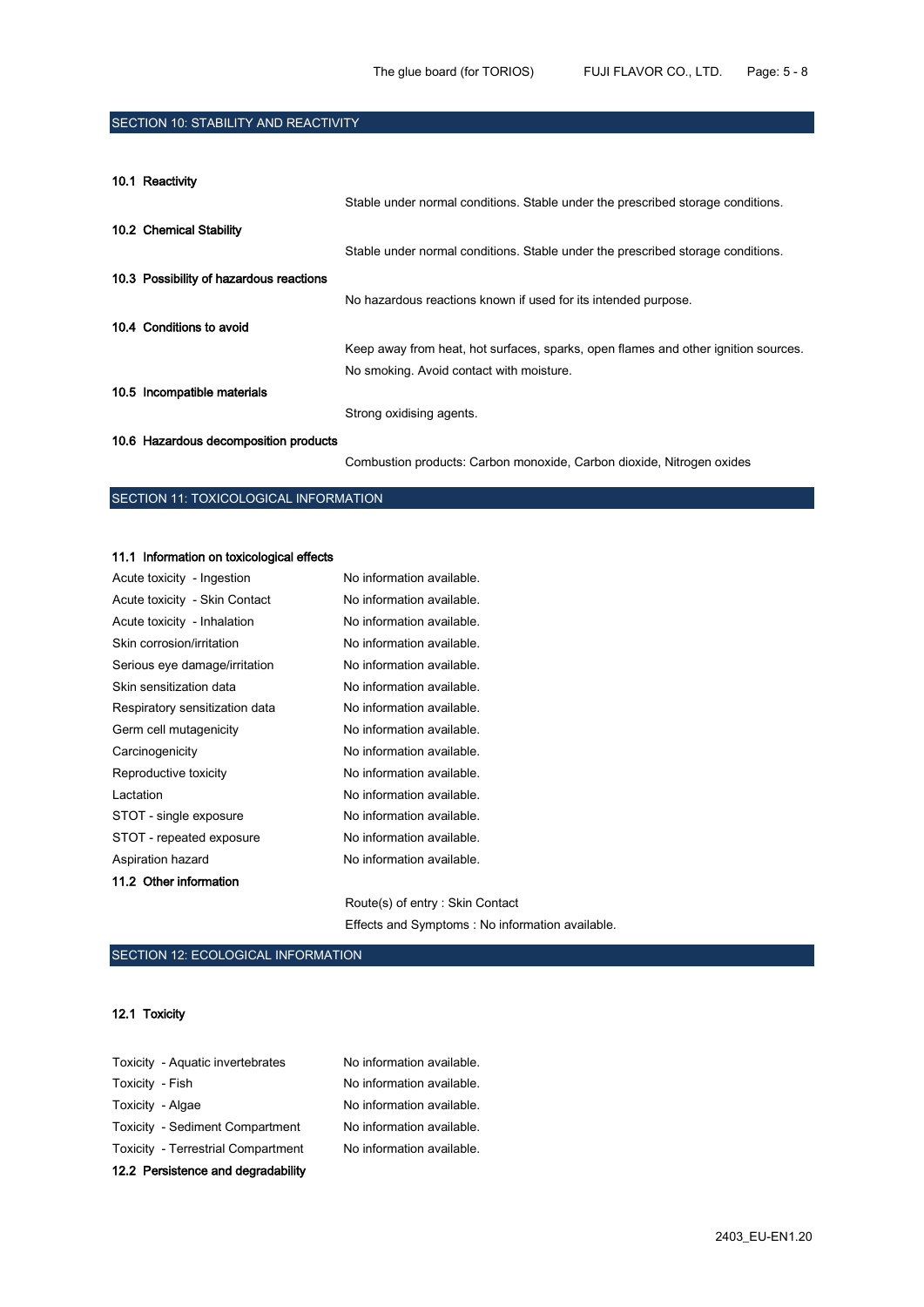|                                                                         | No information available.                                                            |
|-------------------------------------------------------------------------|--------------------------------------------------------------------------------------|
| 12.3 Bioaccumulative potential                                          |                                                                                      |
|                                                                         | No information available.                                                            |
| 12.4 Mobility in soil                                                   |                                                                                      |
|                                                                         | No information available.                                                            |
| 12.5 Results of PBT and vPvB assessment                                 |                                                                                      |
|                                                                         | No information available.                                                            |
| 12.6 Other adverse effects                                              |                                                                                      |
|                                                                         | Montreal Protocol: Not listed.                                                       |
| SECTION 13: DISPOSAL CONSIDERATIONS                                     |                                                                                      |
|                                                                         |                                                                                      |
| 13.1 Waste treatment methods                                            |                                                                                      |
|                                                                         | Dispose at suitable refuse site. Dispose of contents in accordance with local, state |
|                                                                         | or national legislation. Dispose of empty containers and wastes safely.              |
| 13.2 Additional Information                                             |                                                                                      |
|                                                                         | Large quantities: Dispose of wastes in an approved waste disposal facility. Inform   |
|                                                                         | waste disposal contractor about possible hazards.                                    |
|                                                                         |                                                                                      |
| SECTION 14: TRANSPORT INFORMATION                                       |                                                                                      |
| Not classified as hazardous for transport.                              |                                                                                      |
|                                                                         |                                                                                      |
| 14.1 UN number                                                          |                                                                                      |
|                                                                         | Not applicable                                                                       |
| 14.2 UN proper shipping name                                            |                                                                                      |
|                                                                         | Not applicable                                                                       |
| 14.3 Transport hazard class(es)                                         |                                                                                      |
|                                                                         | Not applicable                                                                       |
| 14.4 Packing group                                                      |                                                                                      |
|                                                                         | Not applicable                                                                       |
| 14.5 Environmental hazards                                              |                                                                                      |
|                                                                         | Not classified as a Marine Pollutant.                                                |
| 14.6 Special precautions for user                                       |                                                                                      |
|                                                                         | Always transport in closed containers that are upright and secure. Do not let this   |
| 14.7 Transport in bulk according to Annex II of Marpol and the IBC Code | chemical/product enter the environment. Avoid contact with water.                    |

SECTION 15: REGULATORY INFORMATION

## 15.1 Safety, health and environmental regulations/legislation specific for the substance or mixture

European Regulations - Authorisations and/or Restrictions On Use Candidate List of Substances of Very High Concern for Authorisation Not listed REACH: ANNEX XIV list of substances Not listed subject to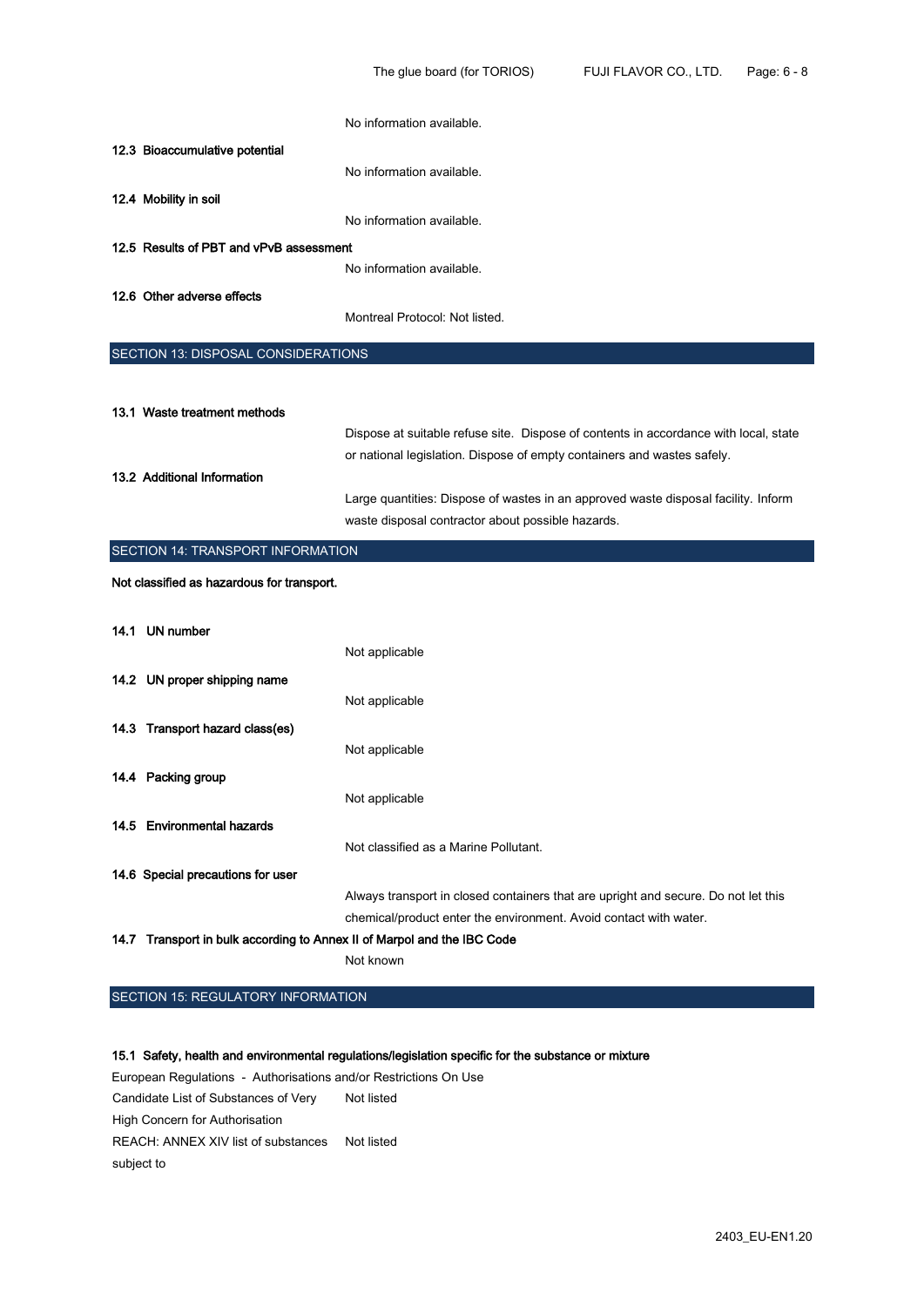| REACH: Annex XVII Restrictions on the            | Not listed                                                   |
|--------------------------------------------------|--------------------------------------------------------------|
| manufacture, placing on the market and           |                                                              |
| use of certain dangerous substances,             |                                                              |
| mixtures and articles                            |                                                              |
| Community Rolling Action Plan (CoRAP) Not listed |                                                              |
| Regulation (EC) N° 850/2004 of the               | Not listed                                                   |
| European Parliament and of the Council           |                                                              |
| on persistent organic pollutants                 |                                                              |
| Regulation (EC) $N^{\circ}$ 1005/2009 on         | Not listed                                                   |
| substances that deplete the ozone layer          |                                                              |
| Regulation (EU) $N^{\circ}$ 649/2012 of the      | Not listed                                                   |
| European Parliament and of the Council           |                                                              |
| concerning the export and import of              |                                                              |
| hazardous chemicals                              |                                                              |
| National regulations                             |                                                              |
| Other                                            | Not known.                                                   |
| 15.2 Chemical Safety Assessment                  |                                                              |
|                                                  | A REACH chemical safety assessment has not been carried out. |

# SECTION 16: OTHER INFORMATION

## LEGEND

| Hazard Pictogram(s)        | None.                                                                                    |
|----------------------------|------------------------------------------------------------------------------------------|
|                            |                                                                                          |
| Hazard Statement(s)        | None.                                                                                    |
| Precautionary Statement(s) | None.                                                                                    |
| Acronyms                   | <b>CAS: Chemical Abstracts Service</b>                                                   |
|                            | CLP: Regulation (EC) No 1272/2008 on classification, labelling and packaging of          |
|                            | substances and mixtures                                                                  |
|                            | DNEL: Derived No Effect Level                                                            |
|                            | EC: European Community                                                                   |
|                            | EINECS: European Inventory of Existing Commercial Chemical Substances                    |
|                            | LTEL: Long term exposure limit                                                           |
|                            | PBT: Persistent, Bioaccumulative and Toxic                                               |
|                            | <b>PNEC: Predicted No Effect Concentration</b>                                           |
|                            | REACH: Registration, Evaluation, Authorisation and Restriction of Chemicals              |
|                            | STEL: Short term exposure limit                                                          |
|                            | STOT: Specific Target Organ Toxicity                                                     |
|                            | vPvB: very Persistent and very Bioaccumulative                                           |
| <b>Disclaimers</b>         | This information relates only to the specific material designated and may not be valid   |
|                            | for such material used in combination with any other materials or in any process.        |
|                            | Such information is, to the best of the company's knowledge and belief, accurate and     |
|                            | reliable as of the date indicated. However, no warranty, guarantee or representation     |
|                            | is made to its accuracy, reliability or completeness. It is the user's responsibility to |